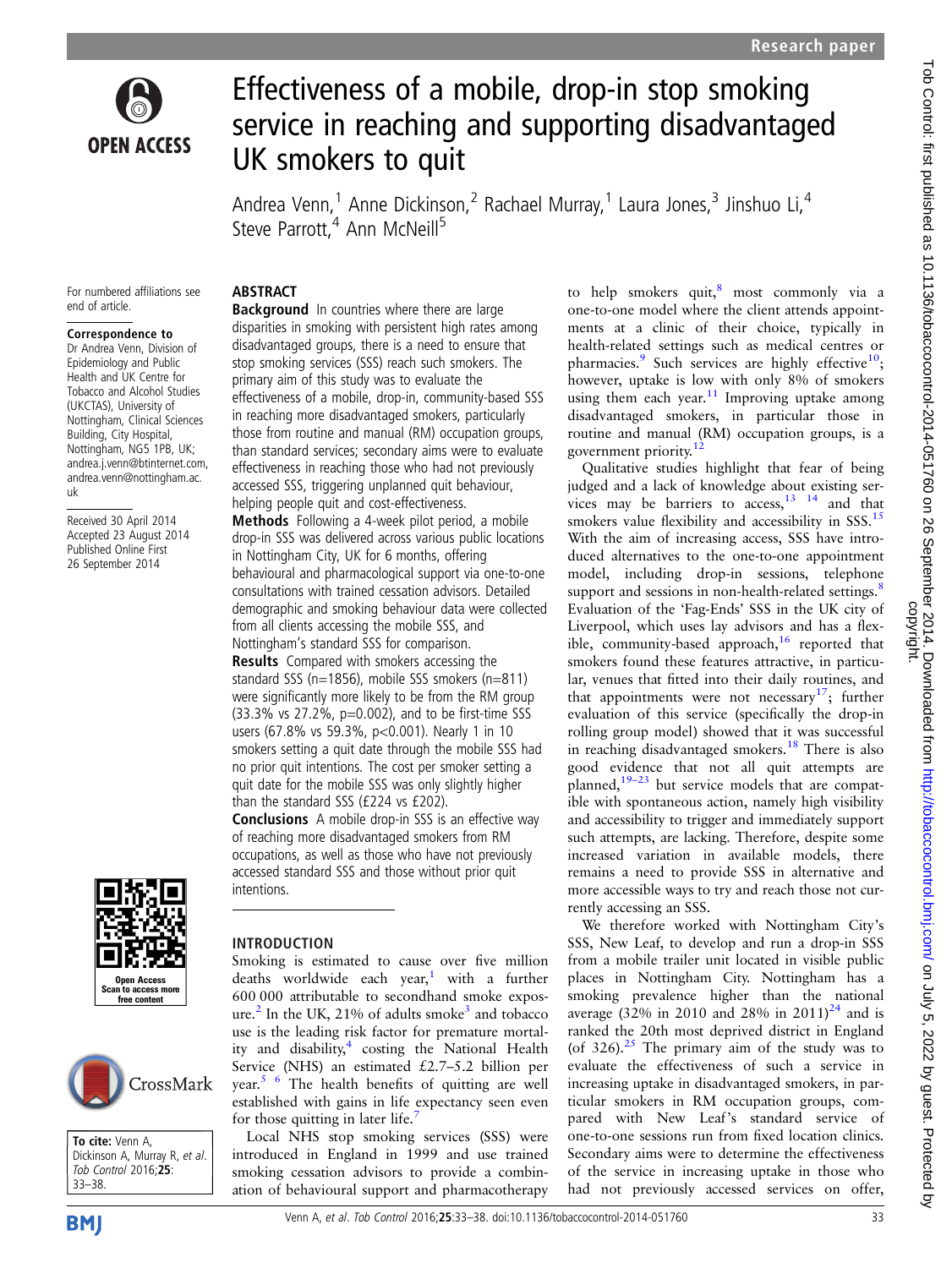triggering unplanned quit behaviour, and helping people quit, as well as to determine cost-effectiveness from an NHS SSS perspective.

## METHODS

#### The mobile SSS

The mobile SSS was developed to deliver smoking cessation support in the same way as New Leaf's existing standard service, but using a mobile unit placed in visible public places instead of fixed location clinics, with no appointment needed and a support worker positioned outside the unit as a first point of contact. The mobile SSS was delivered from an exhibition trailer which used New Leaf branding and had disabled access (fi[gure 1](#page-2-0)). The service was piloted for 4 weeks in September/ October 2010 to qualitatively explore smokers' views of the service, details of which are published elsewhere, $26$  and to explore feasible locations. A variety of locations including supermarket and community centre car parks and industrial estates were piloted, and as per New Leaf's fixed location clinics, these were chosen to be in the more disadvantaged areas of Nottingham City.

The pilot was followed by a main study period of 6 months between April and October 2011. Eight locations were used for the main study (four supermarket car parks, two industrial estates and two car parks of community/leisure centres), based on throughput during the pilot in combination with ensuring sufficient variation in geographical area and type of location. Locations were visited on the same day each week for either the full 6-month duration or half the duration, with the exception of one location which was used on a single day only. Opening times varied according to the location, starting between 8:30 and 11:00, and staying open for 7.25 h daily. To increase public awareness of the service, posters/flyers were distributed to local shops, businesses and schools just prior to the service starting, and an advertising A-board was positioned near the trailer and a flag was attached to the trailer while the service was running. The service was run by three trained cessation advisors comprising a support worker who stood outside the trailer and provided the first point of contact for members of the public, and two advisors who carried out the consultations inside the trailer. The service ran on a drop-in basis, although appointments were offered for follow-up visits should the client prefer. Smokers interested in accessing the service were checked for eligibility (lived, worked or had general practitioner (GP) in Nottingham city) by the support worker; if not eligible, details of their local SSS were provided.

## Consultations

One-to-one consultations with a trained smoking cessation advisor took place inside the trailer and followed New Leaf's standard smoking cessation protocols that fit within the UK government guidelines for delivering local SSS.<sup>8</sup> In brief, this involves the advisor registering the client and recording demographic data, and then carrying out an assessment of their smoking behaviour including a carbon monoxide (CO) reading; the client being encouraged to make a quit attempt either that day ('immediate') or by setting a quit date ('delayed'), with a combination of behavioural and pharmacological support (pharmacotherapy chosen according to patient choice and advisor guidance); the client then being encouraged to return for weekly or fortnightly follow-up sessions to obtain further support and pharmacotherapy and have their CO measured, for a period of up to approximately 12 weeks (defined as an

'episode' of treatment), with quit status assessed at 4 weeks (selfreported and CO validated) and where possible at 52 weeks.

As part of the New Leaf service (mobile and standard), nicotine replacement therapy (NRT) was provided at the time of the consultation (if chosen type was not stocked, a voucher was supplied for exchange at a pharmacy), at no cost for those who did not pay for prescriptions. For clients opting for varenicline or bupropion, supply was arranged by sending a prescription request to the client's GP. Mobile SSS clients were also asked by the advisor about their prior quit intentions by choosing one of the following three statements (shown on a card and read out): "When I woke up this morning, I was planning on quitting or setting a quit date TODAY, or I was planning on quitting or setting a quit date in the near future but not today, or I was NOT planning on quitting or setting a quit date today or in the near future." If clients found it inconvenient to return to the mobile SSS for follow-up support, they were offered a transfer to an alternative New Leaf clinic or to telephone support. At least three attempts were made by telephone to follow-up nonattenders. All data collected during the episode were entered onto a secure database (Quit manager) as per the standard New Leaf service.

## Data analysis

All analyses were carried out in Stata V.12 (Stata Corp LP, USA). Anonymised data on episodes registered through the mobile SSS were extracted from the Quit manager database, along with all episodes registered with New Leaf's standard service defined as one-to-one fixed location clinics (the majority of which ran on an appointment-only basis, but a small number  $\left($  < 14%) saw clients with no appointment; pharmacy, telephone and specialist services such as pregnancy and prison services were excluded as they followed different procedures) over the same time period. The rate of uptake of episodes per advisor hour was computed by dividing the number of episodes by the total advisor hours over the study period, and the statistical significance of observed differences between mobile and standard SSS was assessed using Poisson regression.

For comparisons of mobile and standard SSS clients, information recorded during the first episode was used if a client had more than one episode recorded during the study period. The primary outcome variable was RM group, derived from the advisor coding the client's current job, or the most recent job if unemployed but worked in the past year, using standard Department of Health definitions[.8](#page-5-0) The distribution of this variable was then compared between the two groups of clients using a  $\chi^2$  test. This comparison was then repeated for each of the following secondary outcome variables: gender, age group, ethnic group, pregnancy status, previous New Leaf registration, free prescription status, MOSAIC group (Mosaic public sector 2009, Experian Ltd, UK) and Index of Multiple Deprivation (IMD 2010) group. $25$  Both MOSAIC and IMD scores are measures of social deprivation and were obtained by linking to the client's home location (postcode and super output area, respectively). If clients had missing data for the outcome variable under consideration, they were excluded from that particular analysis. Similar analyses were carried out on a number of variables relating to the quit attempt: whether set quit date, medication used, number of visits and contacts, 4-week abstinence (self-reported and CO validated) and 52-week self-reported quit status. In mobile SSS clients only, responses to the planning question were described by computing the percentage responding to each category. To determine whether any differences in the 4-week abstinence outcomes were explained by client characteristic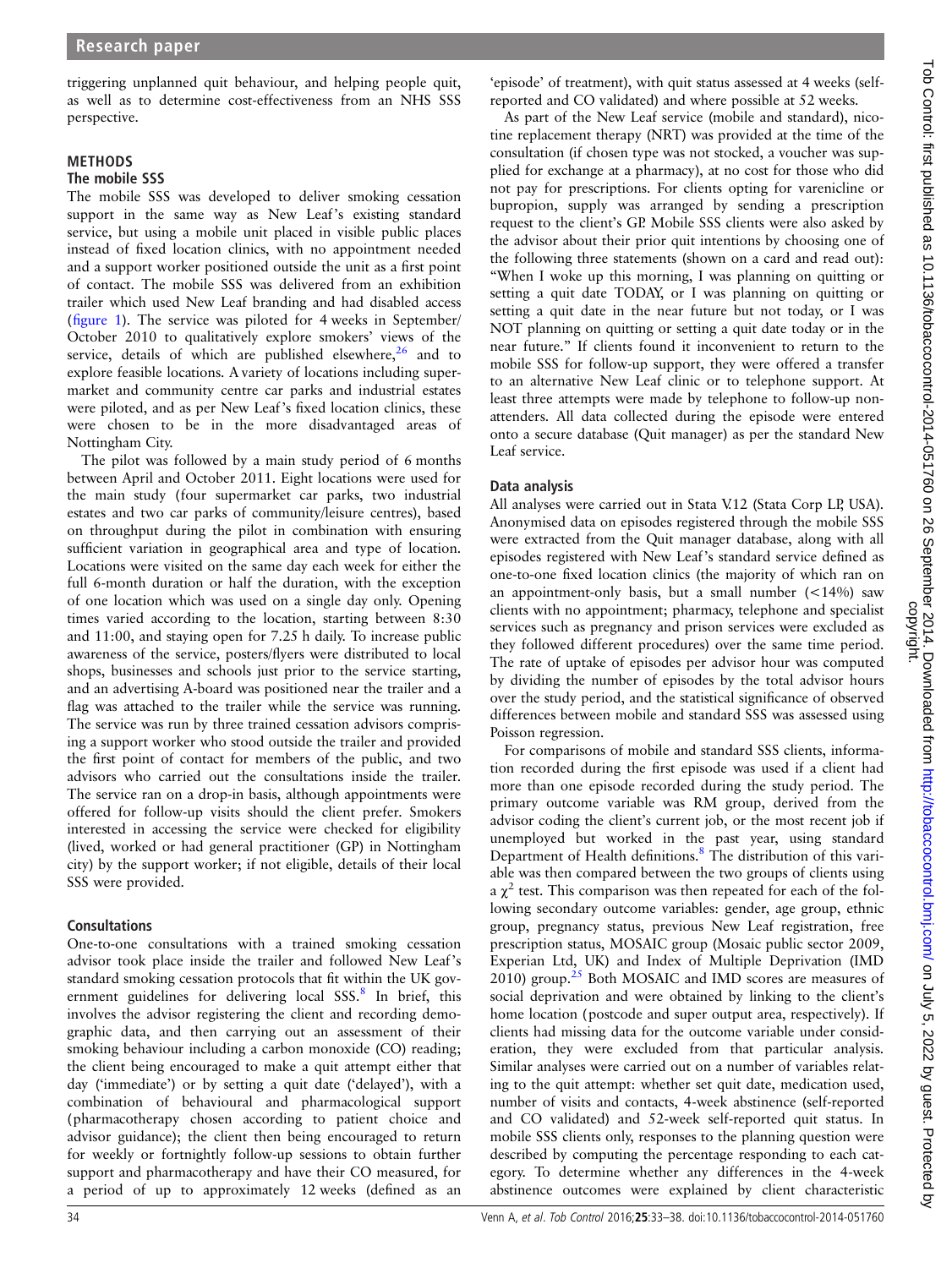<span id="page-2-0"></span>Figure 1 The mobile stop smoking service.



differences between the two services, multiple logistic regression was performed and adjusted ORs for mobile versus standard SSS compared with unadjusted ORs. Abstinence percentages were also computed for the target group of smokers from the RM occupation group.

#### Cost-effectiveness analysis

The total cost of running the mobile SSS over 6 months was computed by totalling the costs for the trailer rental, staff salaries, all pharmacotherapy given or requested, equipment (depreciation factor), consumables and overheads. The total cost was then divided by the number of clients who set a quit date and by the number of 4-week quitters to obtain two measures of cost-effectiveness: the cost per person setting a quit date and the cost per quitter. For comparison, the same measures were also computed for the standard SSS. The incremental cost per quitter was calculated by dividing the difference in the cost of the two services by the difference in the number of quitters.

## Ethical approval

A favourable opinion was given by Leicestershire, Northamptonshire & Rutland Research Ethics Committee 2 (ref: 10/H0402/35) and NHS organisational approval was obtained from NHS Nottinghamshire County.

### RESULTS

#### Service uptake

Over the 6-month study period, 856 episodes of treatment were recorded through the mobile SSS, and 2019 through standard SSS. The rate of uptake for the mobile SSS did not differ from that for the standard SSS (0.50 episode registrations/advisor hour vs 0.54, respectively; rate ratio 0.93, 95% CI 0.86 to 1.01; p=0.10). Rates did, however, vary between the mobile unit locations with the busiest location (supermarket car park) experiencing a rate of uptake of 0.89 episode registrations/ advisor hour, and the quietest (industrial estate) a rate of 0.14. There was no evidence that the rate of uptake in the standard service dropped during the time the mobile service was running, as it was similar and not statistically significantly different to

that seen during the same period 1 year previously (0.52) and during the 6-week period prior to mobile SSS starting (0.57).

# Characteristics of clients

The 856 episodes registered on the mobile SSS were on 811 individual clients, and the 2019 episodes through the standard SSS on 1856. A comparison of the demographics and characteristics of the two groups of clients is shown in [table 1.](#page-3-0) Mobile SSS clients were more likely to be from RM occupations (33.3%) than standard SSS clients (27.2%), and this difference was highly statistically significant (p<0.002). Mobile clients were also on average slightly younger, and more likely to be White British and a first-time user of New Leaf. Statistically significant differences were also seen across the different MOSAIC groups, with mobile clients more likely to fall into groups O, K and I, which are characterised by social housing or low incomes, and less likely to fall into the young, well-educated city dwellers group G. The mean IMD score did not differ between the two groups.

## Plans to quit among mobile SSS clients

Seventy-nine per cent (644/811) of the mobile SSS clients set a quit date (immediate or delayed), which was similar to the standard service (80%, 1497/1856, p=0.46). Of these 644 mobile clients who set a quit date, 512 (80%) responded to the question on planning and their responses are shown in [table 2.](#page-3-0) Nearly 1 in 10 had no prior quit intentions when they woke on the morning of registration, and nearly half had some prior quit intentions but were not planning on taking action that day. In all planning groups, the majority chose to delay their quit date rather than making an immediate quit attempt that day, and this was most common in the 'planning action in the near future but not today' group (90.7%) and least common in the 'planning action today' group  $(71.1\%; p<0.001)$ . Those with no prior quit intentions were more likely to be men, aged 40 or older, and be first-time users of New Leaf than those with some prior intentions. The planning variable was not significantly associated with RM [\(table 2](#page-3-0)), nor with the other socio-economic status (SES) variables IMD and MOSAIC (data not shown).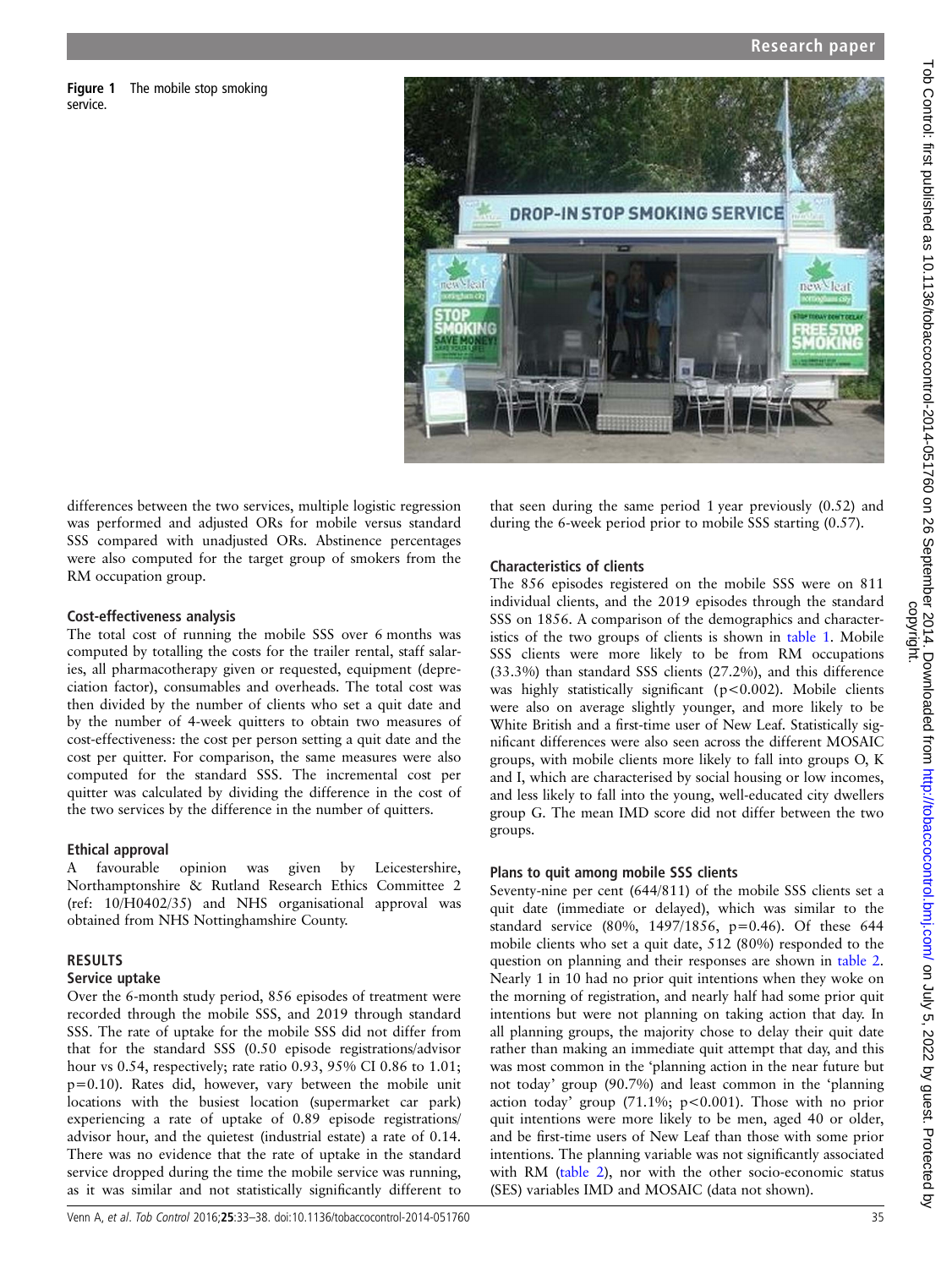<span id="page-3-0"></span>

|                                                                | <b>Table 1</b> Characteristics of clients who registered with the mobile |  |  |
|----------------------------------------------------------------|--------------------------------------------------------------------------|--|--|
| stop smoking service (SSS) compared with the standard SSS over |                                                                          |  |  |
|                                                                | the 6-month study period                                                 |  |  |

| Number (%) unless otherwise<br>stated                                          | <b>Mobile SSS</b><br>(N=811) | <b>Standard SSS</b><br>(N=1856) | p<br>Value |
|--------------------------------------------------------------------------------|------------------------------|---------------------------------|------------|
| Routine/manual*                                                                |                              |                                 |            |
| No                                                                             | 540 (66.7)                   | 1324 (72.8)                     | 0.002      |
| Yes                                                                            | 269 (33.3)                   | 494 (27.2)                      |            |
| Missing                                                                        | $\overline{2}$               | 38                              |            |
| Gender                                                                         |                              |                                 |            |
| Male                                                                           | 361 (44.5)                   | 856 (46.1)                      | 0.44       |
| Female                                                                         | 450 (55.5)                   | 1000 (53.9)                     |            |
| Age, years                                                                     |                              |                                 |            |
| Mean (SD)                                                                      | 38.0 (14.3)                  | 42.0 (15.0)                     | ${<}0.001$ |
| <b>White British</b>                                                           |                              |                                 |            |
| No                                                                             | 101 (12.6)                   | 332 (18.4)                      | < 0.001    |
| Yes                                                                            | 702 (87.4)                   | 1475 (81.6)                     |            |
| Missing                                                                        | 8                            | 49                              |            |
| Pregnant                                                                       |                              |                                 |            |
| No                                                                             | 798 (98.4)                   | 1807 (97.4)                     | 0.10       |
| Yes                                                                            | 13(1.6)                      | 49 (2.6)                        |            |
| Pays for prescriptions                                                         |                              |                                 |            |
| No                                                                             | 623 (77.0)                   | 1412 (77.7)                     | 0.71       |
| Yes                                                                            | 186 (23.0)                   | 406 (22.3)                      |            |
| Missing                                                                        | $\overline{2}$               | 38                              |            |
| Previous New Leaf use                                                          |                              |                                 |            |
| First-time user                                                                | 550 (67.8)                   | 1101 (59.3)                     | < 0.001    |
| Used before                                                                    | 261 (32.2)                   | 755 (40.7)                      |            |
| MOSAIC group                                                                   |                              |                                 |            |
| Families in low-rise social<br>housing with high levels of<br>benefit need (O) | 218 (27.3)                   | 473 (25.9)                      | < 0.001    |
| Residents with sufficient<br>incomes in right-to-buy social<br>housing (K)     | 180 (22.5)                   | 314 (17.2)                      |            |
| Lower income workers in urban<br>terraces often in diverse areas (I)           | 137 (17.2)                   | 227 (12.4)                      |            |
| Young people renting flats in<br>high density social housing (N)               | 66 (8.3)                     | 232 (12.7)                      |            |
| Owner occupiers in older-style<br>housing in ex-industrial areas (J)           | 48 (6.0)                     | 80(4.4)                         |            |
| Young, well-educated city<br>dwellers (G)                                      | 44 (5.5)                     | 206 (11.3)                      |            |
| Elderly people reliant on state<br>support (M)                                 | 38 (4.8)                     | 118(6.5)                        |            |
| Other                                                                          | 68 (8.5)                     | 179 (9.8)                       |            |
| <b>Missing</b>                                                                 | 12                           | 27                              |            |
| Index of multiple deprivation                                                  |                              |                                 |            |
| Mean (SD)                                                                      | 39.5 (13.7)                  | 39.7 (14.7)                     | 0.77       |

\*Current or most recent job in past year classed as routine/manual occupation. Routine/manual is a primary outcome variable and all other variables are secondary outcome variables.

## Characteristics and outcomes of quit attempts

Among clients who set a quit date, differences in quit attempt experience and outcomes were seen between the services (table 3). Compared with standard clients, mobile clients were significantly less likely to make an immediate quit attempt and use varenicline, and more likely to use NRT (bupropion was only used by one mobile client and nine standard SSS clients). Mobile clients had on average only two contacts (telephone or in person) with an advisor during the episode, compared with five for standard clients; this was similar when only 'sessions attended' were

#### Table 2 Prior quit intentions of mobile SSS clients

|                            | When I woke up this morning                                                   |                                                                                                   |                                                                                                     |         |  |
|----------------------------|-------------------------------------------------------------------------------|---------------------------------------------------------------------------------------------------|-----------------------------------------------------------------------------------------------------|---------|--|
| Number (%)                 | I was<br>planning on<br>quitting or<br>setting a<br>quit date<br><b>TODAY</b> | I was planning<br>on quitting or<br>setting a quit<br>date in the<br>near future<br>but not today | I was NOT<br>planning on<br>quitting or<br>setting a quit<br>date today or<br>in the near<br>future | p Value |  |
| Total                      | 218 (42.6)                                                                    | 247 (48.2)                                                                                        | 47 (9.2)                                                                                            |         |  |
| Delayed quit               | 155 (71.1)                                                                    | 224 (90.7)                                                                                        | 36 (76.6)                                                                                           | < 0.001 |  |
| Male                       | 65 (29.8)                                                                     | 116 (47.0)                                                                                        | 28 (59.6)                                                                                           | < 0.001 |  |
| Aged $40+$<br>years        | 83 (38.1)                                                                     | 119 (48.2)                                                                                        | 23 (48.9)                                                                                           | 0.07    |  |
| RM group                   | 70 (32.1)                                                                     | 90 (36.6)                                                                                         | 13(27.7)                                                                                            | 0.38    |  |
| First-time<br>user*        | 138 (63.3)                                                                    | 170 (68.8)                                                                                        | 38 (80.9)                                                                                           | 0.056   |  |
| Self-reported<br>abstinent | 72 (33.0)                                                                     | 84 (34.0)                                                                                         | 18 (38.3)                                                                                           | 0.79    |  |
| CO-validated<br>abstinent  | 39 (17.9)                                                                     | 47 (19.0)                                                                                         | 7(14.9)                                                                                             | 0.79    |  |

\*First time used New Leaf SSS.

CO, carbon monoxide; RM, routine/manual; SSS; stop smoking service.

considered (median 2 vs 4). At the 4-week follow-up, a similar proportion of mobile and standard clients reported that they were still smoking (29.7% and 32.6%, respectively), but a much higher proportion of mobile clients status was unknown due to loss to follow-up (35.6% vs 16.5%). Treating those lost to follow-up as still smoking, the proportion self-reported to be abstinent at 4 weeks was therefore significantly lower for mobile than standard clients (34.8% vs 50.9%). A further 15.8% of mobile clients and

| <b>Table 3</b> Quit attempt characteristics and outcomes for mobile SSS |
|-------------------------------------------------------------------------|
| clients compared to standard SSS clients                                |

| Number (%) unless<br>otherwise stated | Mobile<br>$(N=644)$ | <b>Standard</b><br>$(N=1497)$ | p Value |
|---------------------------------------|---------------------|-------------------------------|---------|
| Delayed/immediate quit                |                     |                               |         |
| Delayed                               | 523 (81.2)          | 1148 (76.7)                   | 0.02    |
| Immediate                             | 121 (18.8)          | 349 (23.3)                    |         |
| NRT used                              |                     |                               |         |
| <b>No</b>                             | 64 (9.9)            | 287 (19.2)                    | < 0.001 |
| Yes                                   | 580 (90.1)          | 1210 (80.8)                   |         |
| Varenicline used                      |                     |                               |         |
| <b>No</b>                             | 567 (88.0)          | 1209 (80.8)                   |         |
| Yes                                   | 77 (12.0)           | 288 (19.2)                    | < 0.001 |
| Number of contacts with advisor       |                     |                               |         |
| Median (IQR)                          | $2(1-4)$            | $5(3-7)$                      | < 0.001 |
| Number of sessions attended           |                     |                               |         |
| Median (IQR)                          | $2(1-4)$            | $4(2-6)$                      | < 0.001 |
| 4-week self-reported abstinence*      |                     |                               |         |
| Lost to FU                            | 229 (35.6)          | 247 (16.5)                    | < 0.001 |
| Not abstinent                         | 191 (29.7)          | 488 (32.6)                    |         |
| Abstinent                             | 224 (34.8)          | 762 (50.9)                    |         |
| 4-week CO-validated abstinence*       |                     |                               |         |
| Lost to FU                            | 331 (51.4)          | 497 (33.2)                    | < 0.001 |
| Not abstinent                         | 195 (30.3)          | 499 (33.3)                    |         |
| Abstinent                             | 118(18.3)           | 501 (33.5)                    |         |
|                                       |                     |                               |         |

\*If assume those lost to follow-up or missing are not abstinent, comparison of abstinent versus not abstinent p values same. CO, carbon monoxide; FU, follow-up; NRT, nicotine replacement therapy; SSS, stop smoking service.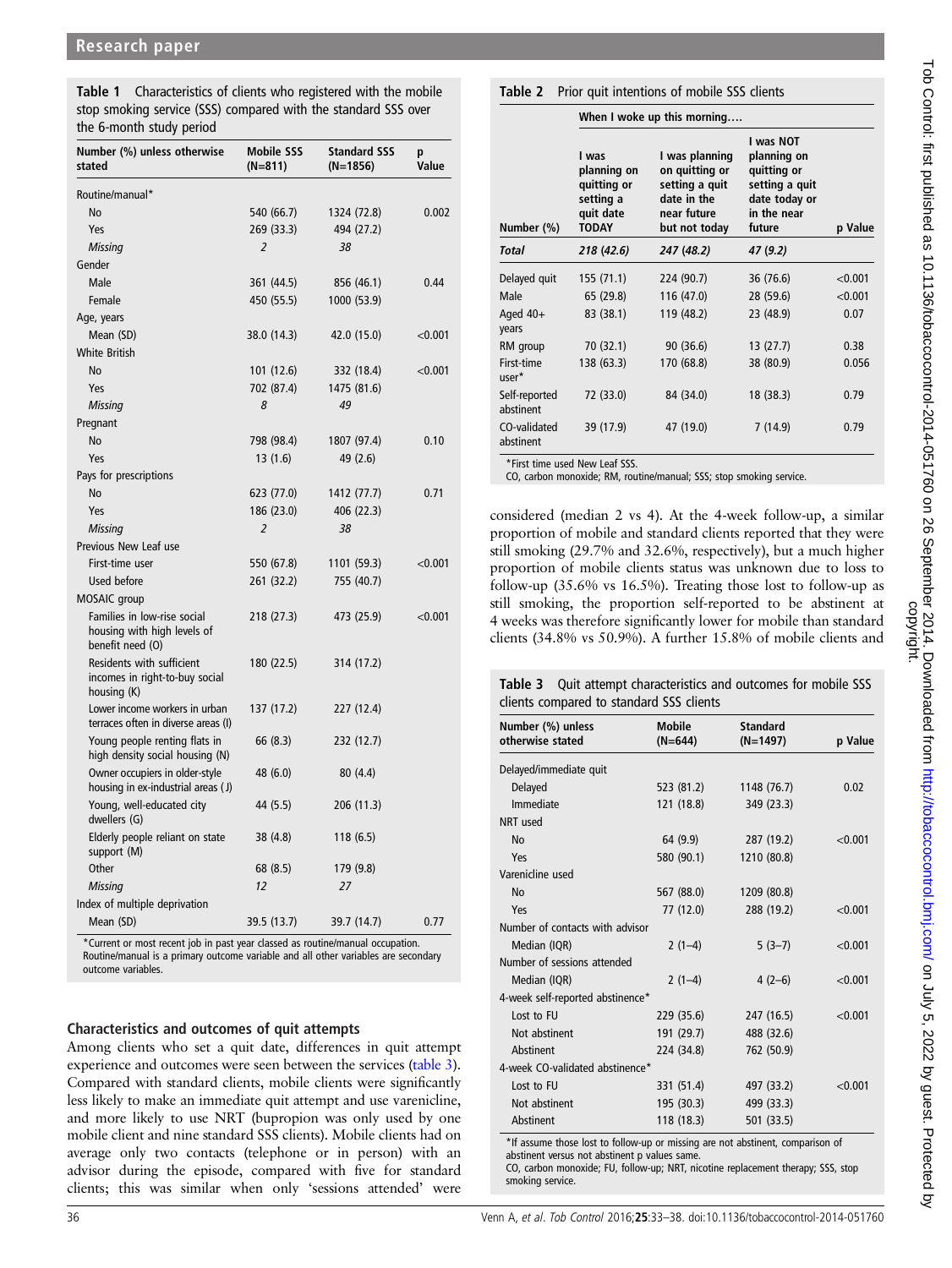16.7% of standard clients were lost to follow-up for CO validation, and the proportion of CO-validated abstinent was also significantly lower for mobile clients (18.3% vs 33.5%). These differences were still statistically significant but reduced in magnitude when only the target group of smokers from RM occupations was considered (self-reported abstinent 40.3% for mobile vs 52.2% for standard, p=0.005; CO-validated abstinence 24.5% vs 33.2%, p=0.03).

When control was made for those demographic variables in [table 1](#page-3-0) associated with service type, the size of the differences in abstinence between the services only marginally reduced (selfreported 4-week abstinence unadjusted OR=0.51 (95% CI 0.42 to  $0.62$ ) and fully adjusted OR= $0.53$  (0.44 to 0.65); CO-validated 4-week abstinence unadjusted OR=0.45 (0.36 to 0.56) and fully adjusted  $OR=0.48$  (0.38 to 0.61)). ORs controlled for prior planning intentions could not be computed because responses were only collected from mobile clients; however, within the mobile client group, prior planning intention was seen to be unrelated to abstinence [\(table 2\)](#page-3-0) and hence unlikely to be a confounder.

Of the clients who were self-reported abstinent at 4 weeks, only 42% (94/224) of mobile clients and 44% (336/762) of standard clients were successfully contacted at 52 weeks postquit date, and of these, a similar proportion reported still being abstinent (33% and 33.9%, respectively,  $p=0.86$ ).

## Cost-effectiveness

The estimated cost per smoker setting a quit date was £224 for the mobile SSS, only slightly greater than that for the standard SSS ( $£202$ ). The cost per 4-week quitter was  $£642$  for the mobile SSS compared with £396 for the standard SSS, and the incremental cost per quitter £342.

## **DISCUSSION**

This study shows that taking a drop-in, mobile SSS out into the community can be effective in reaching more disadvantaged smokers and smokers from RM occupations, as well as smokers who have not previously accessed local smoking cessation services, than the standard SSS in the area. The service also reached smokers without prior quit intentions, suggesting for some that the visible and accessible nature of the service triggered unplanned action to receive quit support. We found no evidence that the mobile SSS attracted clients who otherwise would have accessed the existing standard SSS. As the mobile service was reaching more 'hard to reach' smokers who had not previously accessed local SSS, the lower quit rates compared with the standard SSS were not unexpected. The cost per smoker reached (ie, setting a quit date) was comparable to that for the existing service, and the cost per quitter higher, but at under  $£650$  per quitter, the mobile SSS was still a cost-effective intervention.

While we only ran the service in one city, the areas in which the service was located are likely to be similar to disadvantaged neighbourhoods in other large UK cities. The mobile SSS would be relatively easy to replicate and implement by others. The consultations were carried out in the same way as the comparator group of New Leaf's existing standard one-to-one service, thereby meaning the services only differed with respect to use of the mobile unit instead of fixed location clinics, the support worker as the first point of contact and the drop-in nature of consultations. The inclusion of a small number of clinics in our comparator group that were not appointment-only is unlikely to materially affect the results, and if anything, would have made our findings more conservative. The strengths of this study were the large number of clients studied and hence the high statistical power to detect differences between the

mobile and standard services, and the small percentage of missing data for the RM and other demographic variables analysed.

With the exception of the Fag-Ends service in Liverpool,  $16-18$ formal evaluations of alternative SSS delivery models in the literature are lacking. Both Fag-Ends and our mobile service were successful in attracting disadvantaged smokers and both shared the key features of flexibility and accessibility, attributes that we found from our pilot phase qualitative work to be attractive to smokers.<sup>26</sup> In addition to our primary marker of SES, RM, we also saw significant differences in MOSAIC groups between the services. As MOSAIC is a widely used SES tool based on the home postcode, it has the advantage of being less susceptible to reporting error than RM. IMD was also measured, but at a less precise level (local area rather than postcode), $25$  which may explain why no difference in IMD was seen between the services. We were unable to reach more smokers from ethnic minorities with our mobile service, the reasons for which are not clear, but as ethnicity was not a primary outcome of this study, neighbourhoods with high proportions of ethnic minorities were not specifically targeted.

A further main theme of our pilot qualitative interviews was that seeing the mobile unit, for some smokers, triggered an unplanned quit attempt (or setting of a quit date), $26$  something confirmed during our main study. We were not able to ask the question to clients registering through standard clinics, but as most standard clinics involve making an appointment, it can be assumed that some degree of planning had taken place. Our observation, that over half of the clients setting quit dates on the mobile SSS reported that they had not planned such action when waking that morning, is in general alignment with previous estimates of unplanned quit attempts<sup>19 20</sup> <sup>22</sup>; direct comparisons are, however, limited as the previous studies looked at the general smoking population, at any quit attempts not just assisted quit attempts, and asked about planning intentions retrospectively rather than prior to the quit outcome as here. Also, our estimates may be subject to some bias due to 20% of eligible clients not answering the planning question. Our findings relating to planning additionally support previous observations that unplanned attempts are at least equally likely to succeed as planned ones.<sup>19  $\overline{22}$  23 It is therefore important that</sup> services that are compatible with spontaneous quitting, like mobile SSS, are further developed and made widely available.

While successful in reaching more 'hard-to-reach' smokers, the mobile SSS had less success when it came to getting clients to return for follow-up support and successful quitting. This is consistent with other studies,  $27 \frac{28}{3}$  although 4-week quit rates of 35% for self-report and 18% CO-validated were still deemed acceptable for  $SSS$ .<sup>[8](#page-5-0)</sup> While smokers in both services were encouraged to return for regular support and further medication, and attempts were made to telephone clients who did not return in person, the mobile SSS advisors only managed on average two contacts per client, compared to five for the standard service. A consequence of this was that mobile SSS advisors failed to obtain a 4-week self-reported quit status on just over one-third of the clients and therefore quit status could not be established, resulting in a likely underestimation of true abstinence (non-contacts assumed to be treatment failures). Of those who did provide self-reported quit status, however, the majority could be validated with CO measurements (mobile 75% and standard 80%). It is unlikely that accessibility played a large part in the low follow-up since the mobile unit returned to the same location on the same day each week. Clients were made aware of this at registration, and the average sessions attended was no higher when the 12-week period prior to the mobile SSS finishing was excluded. It may instead be that unmeasured factors